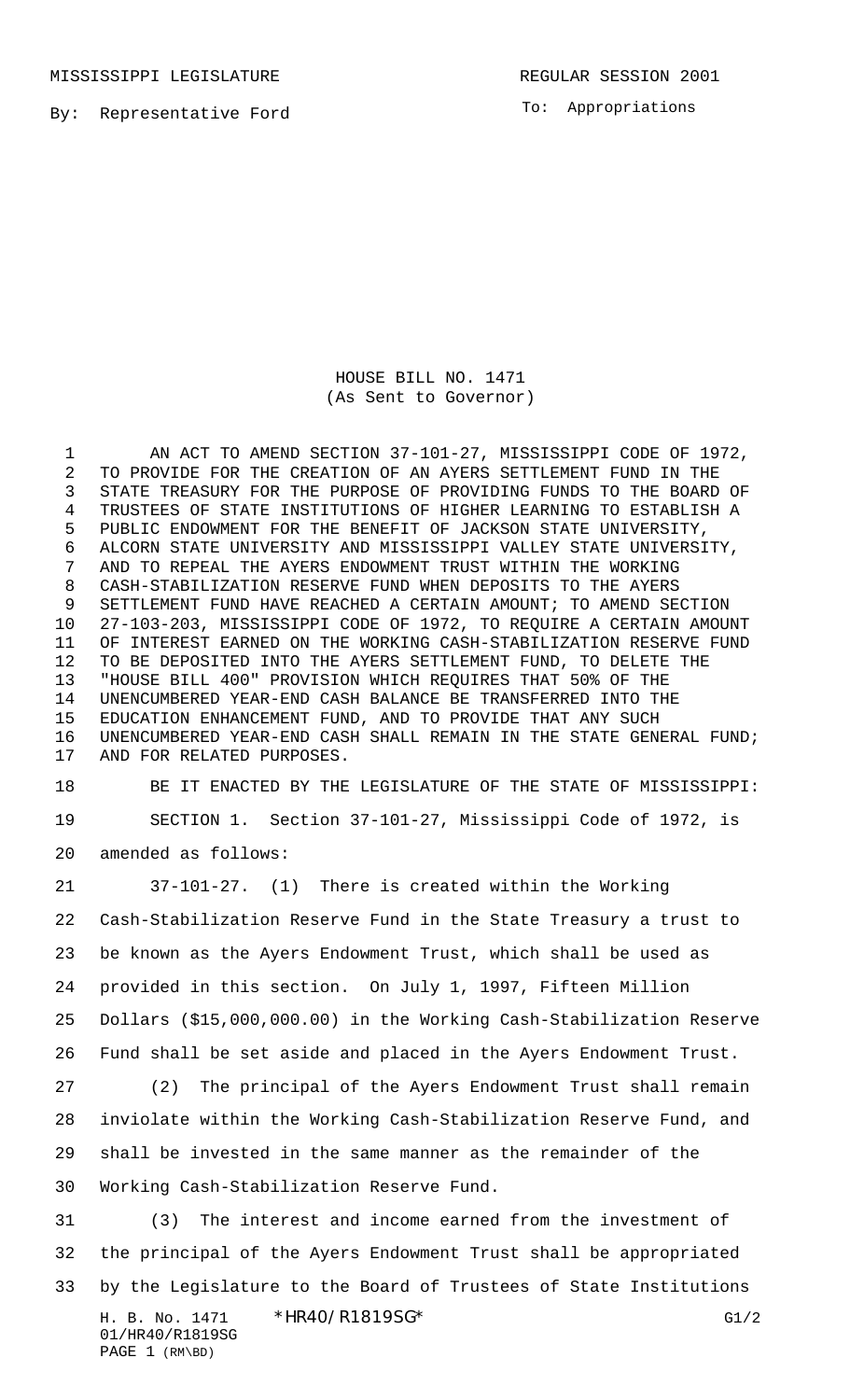of Higher Learning for the benefit of Jackson State University, Alcorn State University and Mississippi Valley State University, the historically black institutions of higher learning in Mississippi, with one-third (1/3) of the amount of the interest and income earned being allocated for the benefit of each of those universities. The money allotted for each university shall be used for continuing educational enhancement and racial diversity, including recruitment of white students and scholarships for white applicants.

 (4) The creation of the Ayers Endowment Trust and the appropriation of the interest and income for the purposes specified in this section shall be to comply with the order of the United States District Court in the case of Ayers v. Fordice, 879 F.Supp. 1419 (N.D. Miss. 1995), with regard to Jackson State University and Alcorn State University, and to provide Mississippi Valley State University with an equal amount of funding for the same purposes as for the other historically black institutions of higher learning.

 (5) If the United States District Court for the Northern District of Mississippi approves and directs the implementation of a settlement agreement in the case of Ayers v. Musgrove (Civil Action No. 4:75CV9-B-D, in the United States District Court for the Northern District of Mississippi), and if the agreement becomes final and effective according to its terms (including, but not limited to, the exhaustion of all rights of appeal) before the first day of the 2002 Regular Session of the Legislature, there shall be created in the State Treasury a fund to be known as the Ayers Settlement Fund. Monies deposited into the Ayers Settlement Fund under Section 27-103-203(2) shall be appropriated by the Legislature to the Board of Trustees of State Institutions of Higher Learning for the purpose of establishing a public endowment for the benefit of Jackson State University, Alcorn State

H. B. No. 1471 \* HR40/R1819SG\* 01/HR40/R1819SG PAGE 2 (RM\BD)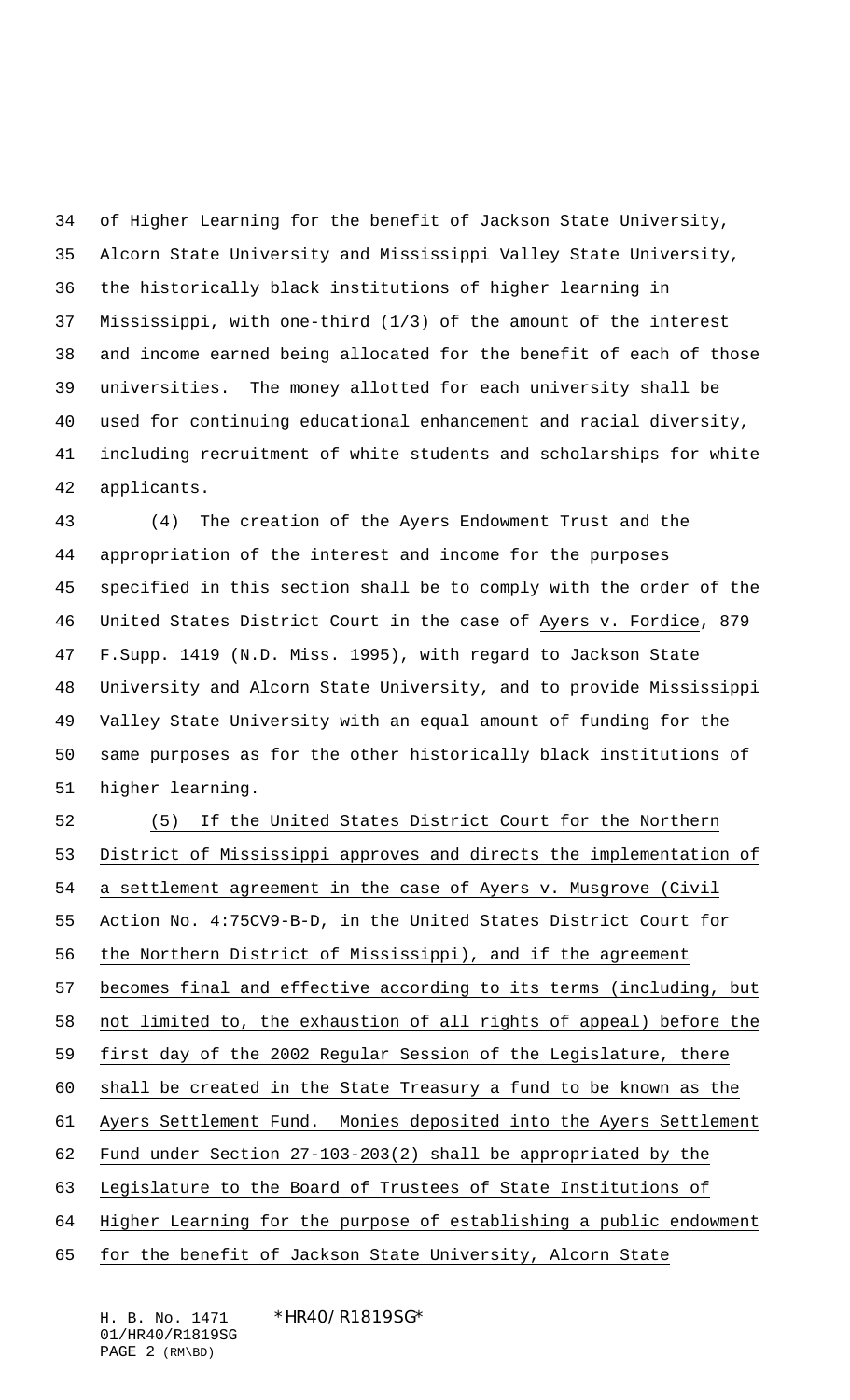University and Mississippi Valley State University in compliance

with the settlement agreement.

 (6) If the Ayers Settlement Fund is created under subsection (5) of this section, subsection (1) through (4) of this section shall be repealed when the Ayers Endowment Trust reaches Zero Dollars (\$0.00) in accordance with Section 27-103-203(3).

 SECTION 2. Section 27-103-203, Mississippi Code of 1972, is amended as follows:

 27-103-203. (1) There is created in the State Treasury a special fund, separate and apart from any other fund, to be designated the Working Cash-Stabilization Reserve Fund, into which shall be deposited one hundred percent (100%) of the unencumbered General Fund cash balance at the close of each fiscal year until such time as the balance in the fund reaches Forty Million Dollars (\$40,000,000.00). After the balance in the fund reaches Forty Million Dollars (\$40,000,000.00), fifty percent (50%) of the unencumbered General Fund cash balance at the close of each fiscal year, not to exceed seven and one-half percent (7-1/2%) of the General Fund appropriations for such fiscal year, shall be deposited into the fund. The remainder of the year-end unencumbered cash after transfer to the Working Cash-Stabilization Reserve Fund shall remain in the General Fund **\* \* \***. Unencumbered cash in the General Fund may be used for new year cash flow needs and may also be used for deficit appropriations or regular appropriations.

H. B. No. 1471 \*HR40/R1819SG\* 01/HR40/R1819SG PAGE 3 (RM\BD) (2) The Working Cash-Stabilization Reserve Fund shall not be considered as a surplus or available funds when adopting a balanced budget as required by law. The State Treasurer shall invest all sums in the Working Cash-Stabilization Reserve Fund not needed for the purposes provided for in this section in certificates of deposit, repurchase agreements and other securities as authorized in Sections 27-105-33(d) or 7-9-103, as the State Treasurer may determine to yield the highest market rate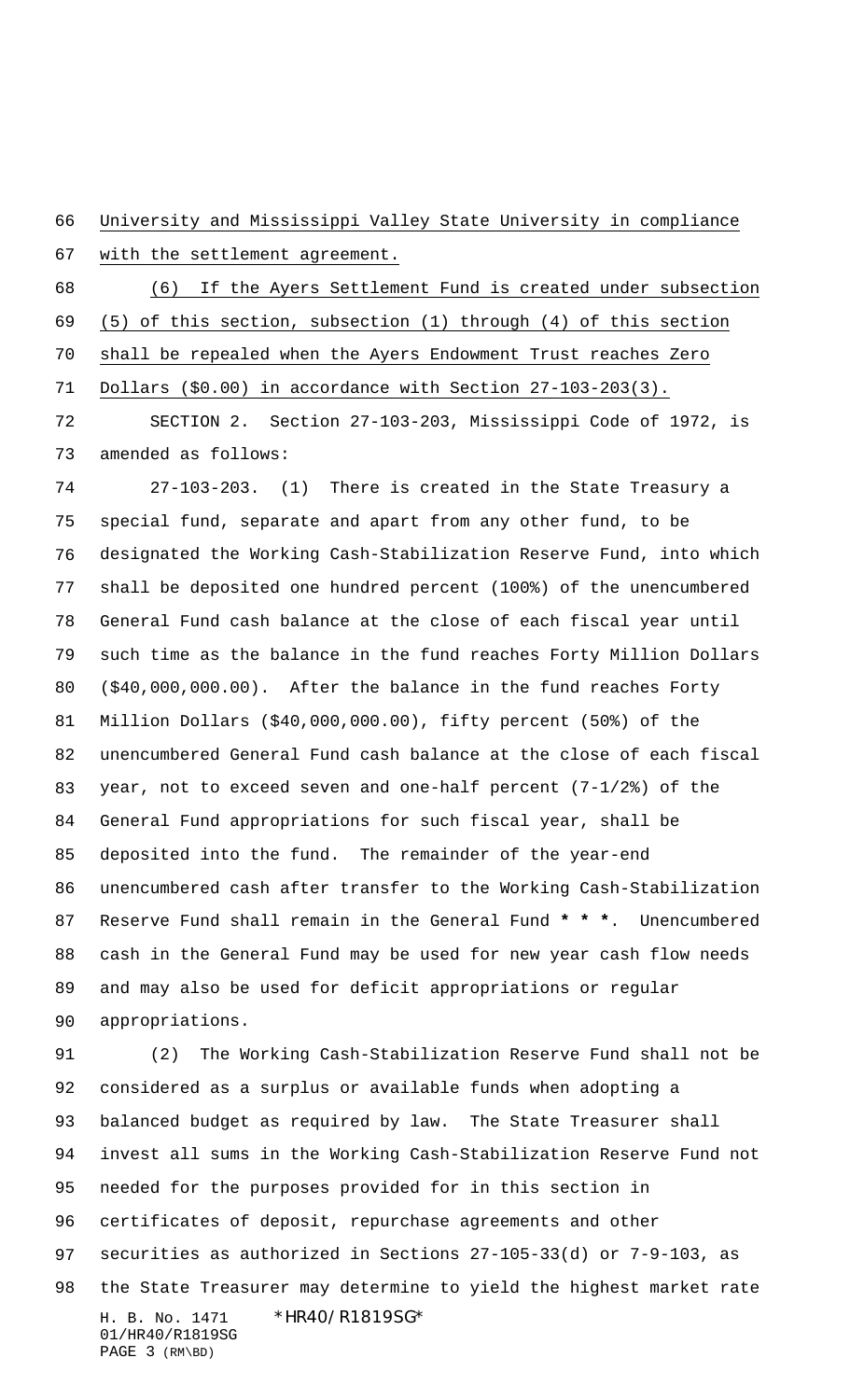## 99 available. If the Ayers Settlement Fund is created pursuant to

 Section 37-101-27(5), the first Five Million Dollars (\$5,000,000.00) of interest earned on such sums each fiscal year shall be deposited into that fund until a total of Seventy Million Dollars (\$70,000,000.00) has been deposited into the fund. The 104 interest, or the remaining interest if the Ayers Settlement Fund 105 is created, which is earned on such sums shall be deposited in the 106 Working Cash-Stabilization Reserve Fund until the balance of principal and interest therein reaches seven and one-half percent (7-1/2%) of the total General Fund appropriations for the current fiscal year, and all interest earned in excess of amounts necessary to maintain the seven and one-half percent (7-1/2%) fund balance requirement shall be deposited by the State Treasurer into the State General Fund.

H. B. No. 1471 \*HR40/R1819SG\* 01/HR40/R1819SG PAGE 4 (RM\BD) (3) The Working Cash-Stabilization Reserve Fund, except for Nineteen Million Dollars (\$19,000,000.00) and the amount of the interest and income earned on the principal of the Ayers Endowment Trust created by Section 37-101-27, shall be used by the State Treasurer for cash flow needs throughout the year when the Executive Director of the Department of Finance and Administration certifies that in his opinion there will be cash flow deficiencies in the State General Fund. No borrowing of monies from other special funds for such purposes as authorized by Section 31-17-101 et seq. shall be made as long as an unencumbered balance in excess of Nineteen Million Dollars (\$19,000,000.00) and the interest and income earned on the principal of the Ayers Endowment Trust created by Section 37-101-27 remains in the fund. The State Treasurer shall reimburse the fund for all sums borrowed for such purposes from General Fund revenues collected during the fiscal year in which such funds are used. The State Treasurer shall immediately notify the Legislative Budget Office and the State Department of Finance and Administration of each transfer into and out of such fund. Four Million Dollars (\$4,000,000.00) in the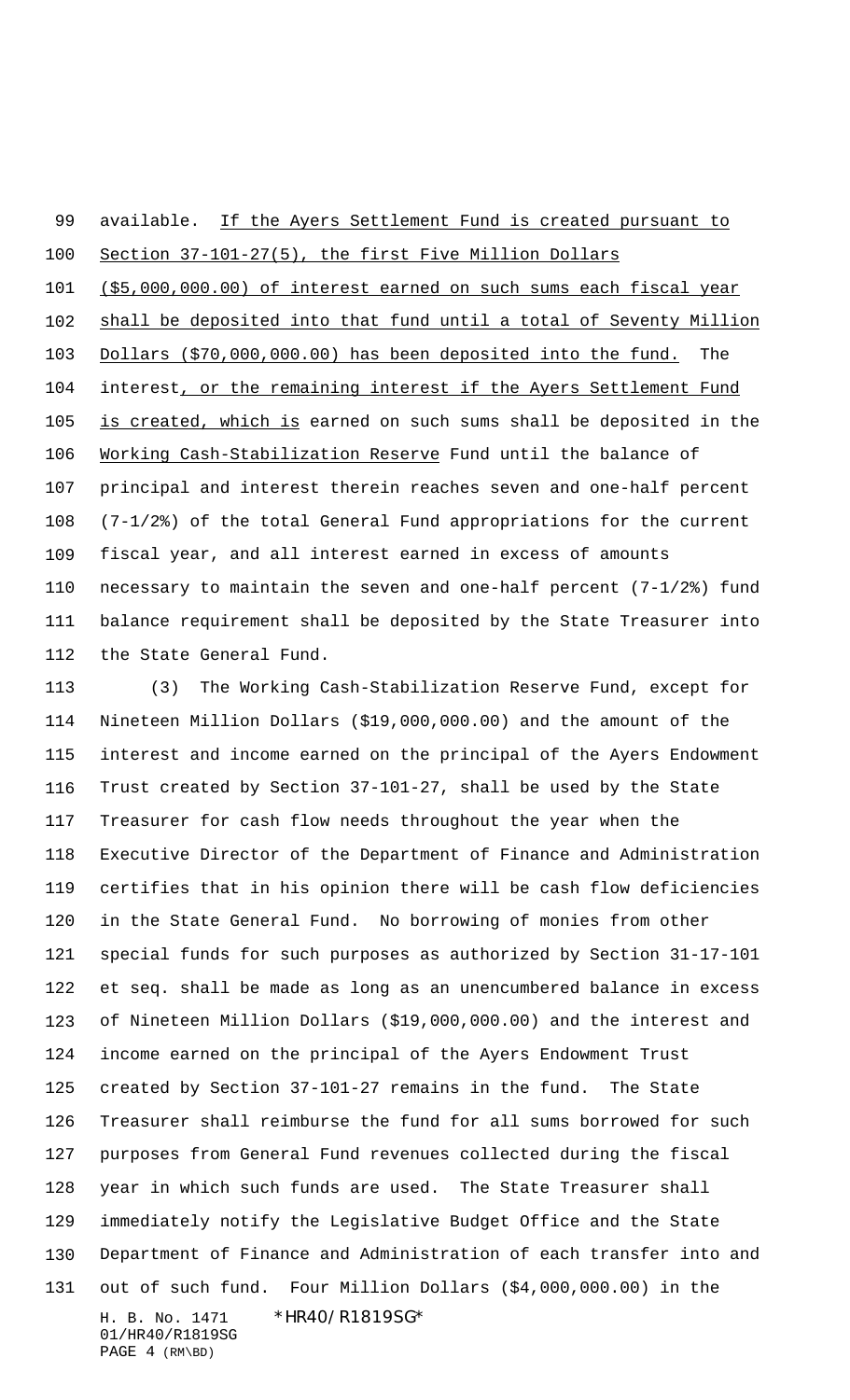Working Cash-Stabilization Reserve Fund shall remain available for use pursuant to Section 27-103-81. Fifteen Million Dollars (\$15,000,000.00) in the Working Cash-Stabilization Reserve Fund shall remain available for exclusive use of the Ayers Endowment 136 Trust created by Section 37-101-27. If the Ayers Settlement Fund is created pursuant to Section 37-101-27(5), beginning when a total of Fifty-five Million Dollars (\$55,000,000.00) has been 139 deposited into the fund, for each annual deposit of interest to 140 that fund under subsection (2) of this section, the Ayers Endowment Trust created under Section 37-101-27(1) shall be 142 reduced by an equal amount annually until the Ayers Endowment 143 Trust reaches Zero Dollars (\$0.00), at which time any requirements 144 concerning the Ayers Endowment Trust in this section shall be null 145 and void.

 (4) The Working Cash-Stabilization Reserve Fund, except for Forty Million Dollars (\$40,000,000.00), shall also be used for the purpose of covering any projected deficits that may occur in the General Fund at the end of a fiscal year as a result of revenue shortfalls. In the event the Governor determines that a deficit in revenues from all sources may occur, it shall be the duty of the Executive Director of the Department of Finance and Administration to transfer such funds as necessary to the General Fund to alleviate the deficit in accordance with Sections 27-104-13 and 31-17-123; however, not more than Fifty Million Dollars (\$50,000,000.00) may be transferred from the fund for such purpose in any one (1) fiscal year. In the event it becomes necessary to apply a part of the fund to this purpose, the amount so applied shall be restored to the Working Cash-Stabilization Reserve Fund out of future annual surpluses, as provided in subsection (1) of this section, until the seven and one-half percent (7-1/2%) maximum is again attained.

H. B. No. 1471 \*HR40/R1819SG\* 01/HR40/R1819SG PAGE 5 (RM\BD) (5) The Working Cash-Stabilization Reserve Fund also shall be used to provide funds for the Disaster Assistance Trust Fund